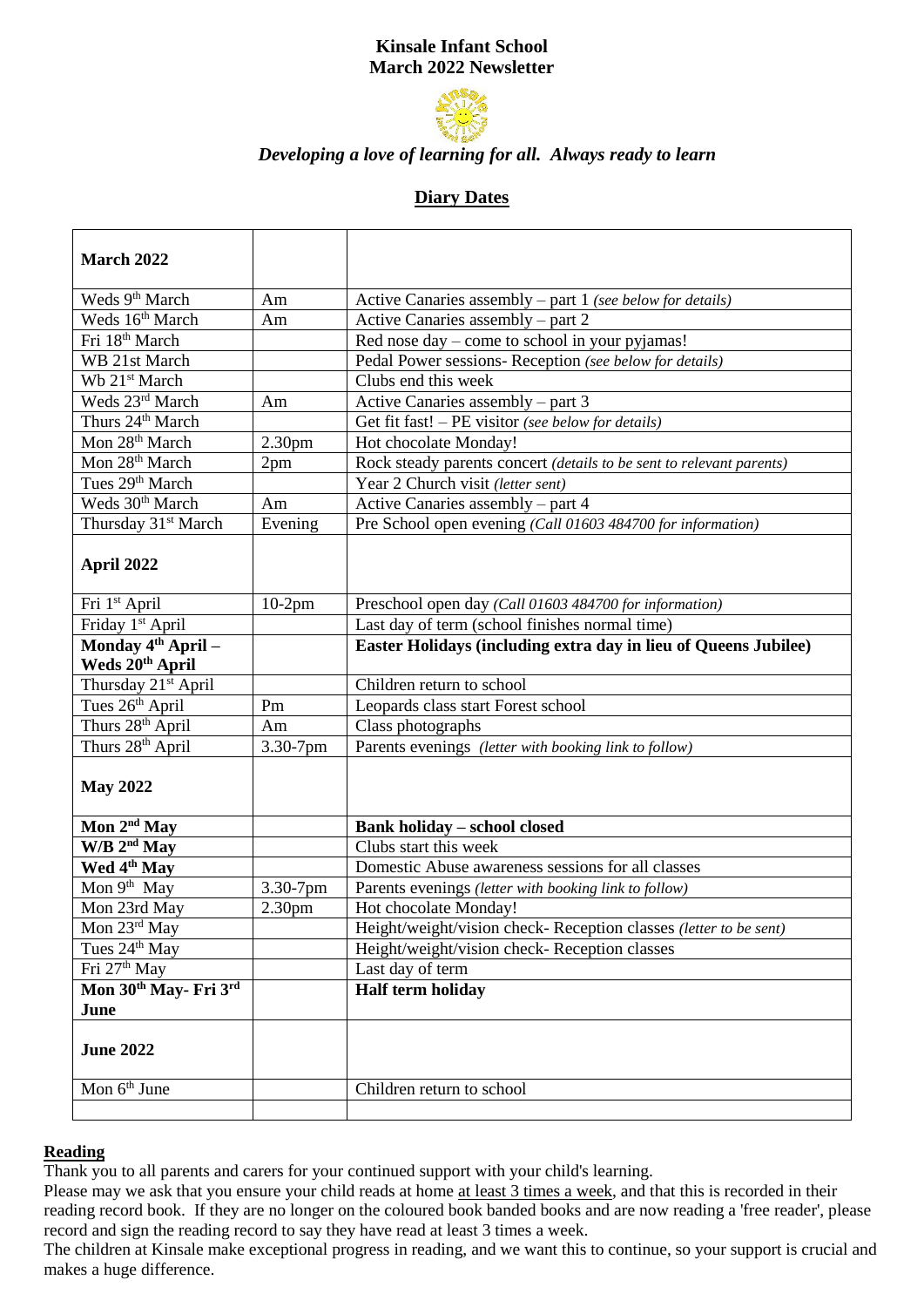*(Should the school reading book become damaged or lost we require a payment so we are able to replace it – please inform Mrs Clarke in the school office)* 

## **World Book Day - Thursday 3rd March 2022**

This year we had a whole storybook of characters coming to life in our school! The day was focused around our love of reading and sharing different books. We were so impressed with all the creative costumes and outfits the children wore. Well done to all!

#### **Dinosaur Reading Challenge**

To encourage the children to read frequently at home we are launching a dinosaur reading challenge.

The challenge will last for the whole of the half term ending on 1<sup>st</sup> April. Every time your child reads at home, please sign their reading record so that we can count the number of times they have read.

All classrooms will have their own Reading Dinosaur Display which each child can add their own dinosaur to once they have read a certain number of times.

**Read 8 times** = awarded their dinosaur **Read 12 times** = colour their dinosaur's legs and arms **Read 15 times** = colour their dinosaur's head and body **Read 20 times** = colour their dinosaur's tail **Read 30 times** – awarded colourful dinosaur to add to the Whole School Reading Dinosaur Display **Read 40 times** = awarded a certificate and a special book mark to take home.

Please continue to encourage and support your child with their reading and I hope they enjoy the challenge! Remember it is the number of times they read **NOT** the number of books.

Happy reading! *(Mrs Hazard – English lead)* 

#### **Red Nose Day 2022**

Red Nose Day this year is on Friday 18<sup>th</sup> March. After much discussion and debate our school council have decided that to raise money this year we will have a 'Come to school dressed in your pyjamas day!' Please donate online if your child would like to come in their sleepwear, details of this will be sent out soon. *(Mrs Cletheroe – School Council Lead)* 

#### **Friends of Kinsale Infant School**

We are delighted to announce we are in the midst of relaunching 'Friends of Kinsale Infant School' - a registered charity to ensure our children get the most out of their school journey.

We have established a small committee that are dedicated to FUN-draising for better resources, organising events and challenges for all to enjoy.

Please join us in welcoming the new team:

Laura Holloway, Joanne Flanagan, Kelly Robotham and Sam Holloway.

#### **A taste of what's to come...**

After school movie nights Easter fun Penny Wars And so much more!

We are still welcoming additional committee members and if you think you would be interested or would like to know more please get in contact via [friendsofkis22@gmail.com](mailto:friendsofkis22@gmail.com) or speak to Mrs Clarke in the office.

If you don't want to fully commit but would be happy to volunteer to help with preparation or be on hand at events please also get in touch.

Parents / carers, grandparents and friends of our school are all welcome.

**Alone we can do so little, together we can do so much!**

**Watch this space!**

*(Laura Holloway – Friends Chair person)*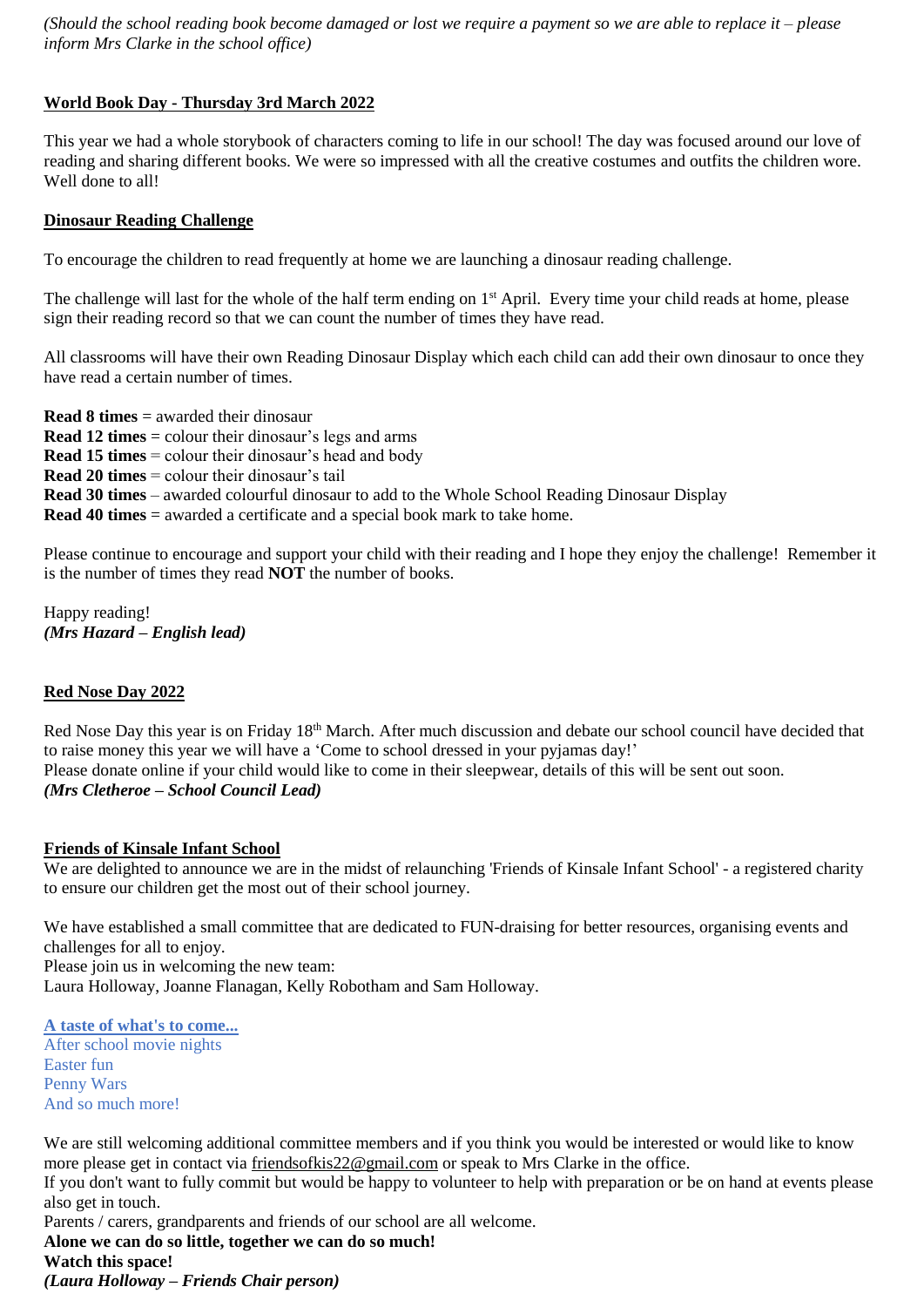# **Pre School open day**

Hellesdon Community Pre School are holding an Open event 10am-2pm on Friday 1<sup>st</sup> April 2022. We will also be holding an Easter Fair between these times for all present families, and families of Infant and Junior schools to attend if they would like to.

We are planning to have a jam jar tombola stall, cake stall, Easter Egg hunt, Tin can alley game, Egg and spoon race, face painting, decorate cookies, pin the tail on the Bunny and more!

Please do come along to support us if you can.

More information can be gathered by calling 01603 484700

*(Alison Roberts-Jones – Preschool Manager)* 

## **PE and sport at KIS!**

We have lots of exciting learning opportunities in PE this half term!

Reception will be developing their bike skills as we have Pedal Power coming to school to teach the children how to learn to ride a bike or develop their abilities further. This is a valuable skill for the children and will continue to be practiced throughout the school year. We also have a Get Fit Fast! session to look forward to on March 24th, which will be focused on gym skills.

Year 1 and 2 will have a weekly assembly on a Wednesday morning which is led by Active Canaries who will be talking about different areas of health, including: being active, the importance of sleep and healthy eating habits. Lots of exciting PE / sport events! *(Mrs Kelly – PE Lead)* 

## **Reception Snack time….**

In the early part of this year, we introduced Toast making into Reception's daily snack provision. Aside from "making my belly full in the morning" and "toast is my favorite thing to eat", children have developed some really valuable skills. They have learnt how to use this piece of everyday household technology safely, aware of the dangers that a hot toaster can bring. They all observe a safe distance from the toaster whilst waiting and always use the wooden tongs to remove their toast to put on their plate. They are developing their gross and fine motor physical skills by using their knife to butter the toast and cut it in half. They also use gross motor skills to wash their plate and dry it as well. Their levels of independence have grown as they carry out the whole toast making process completely independently.

A very tasty bit of success Reception! Well done! *(Mrs Clennell – Early Years Lead)* 

## **Year 1 outdoor area**

As you may have seen at drop off/pick up time in Year 1, we have recently received lots of exciting deliveries for our outside area. The children have all worked collaboratively together to help us sort out the sheds and the organisation of all the different areas. Our aim for our outside learning environment is to make sure that the children have a place where they can fully immerse in all types of learning, whether that be developing their gross motor skills, learning about living creatures or drawing the environment around them.

Allowing the children to have access to different areas in our outside area enhances their learning through their sensory and physical experiences; and allows them to become more diverse learners. There has been some great learning opportunities happening outside and we look forward to many more as we build our area.

Keep a look out….

## *(Mrs Kelly and Miss Galley – Year 1 teachers)*

# **Welcome!**

A big welcome to Mrs Osborne who has recently joined us. She is currently supporting the children in Lions Class. We hope she settles in very quickly.